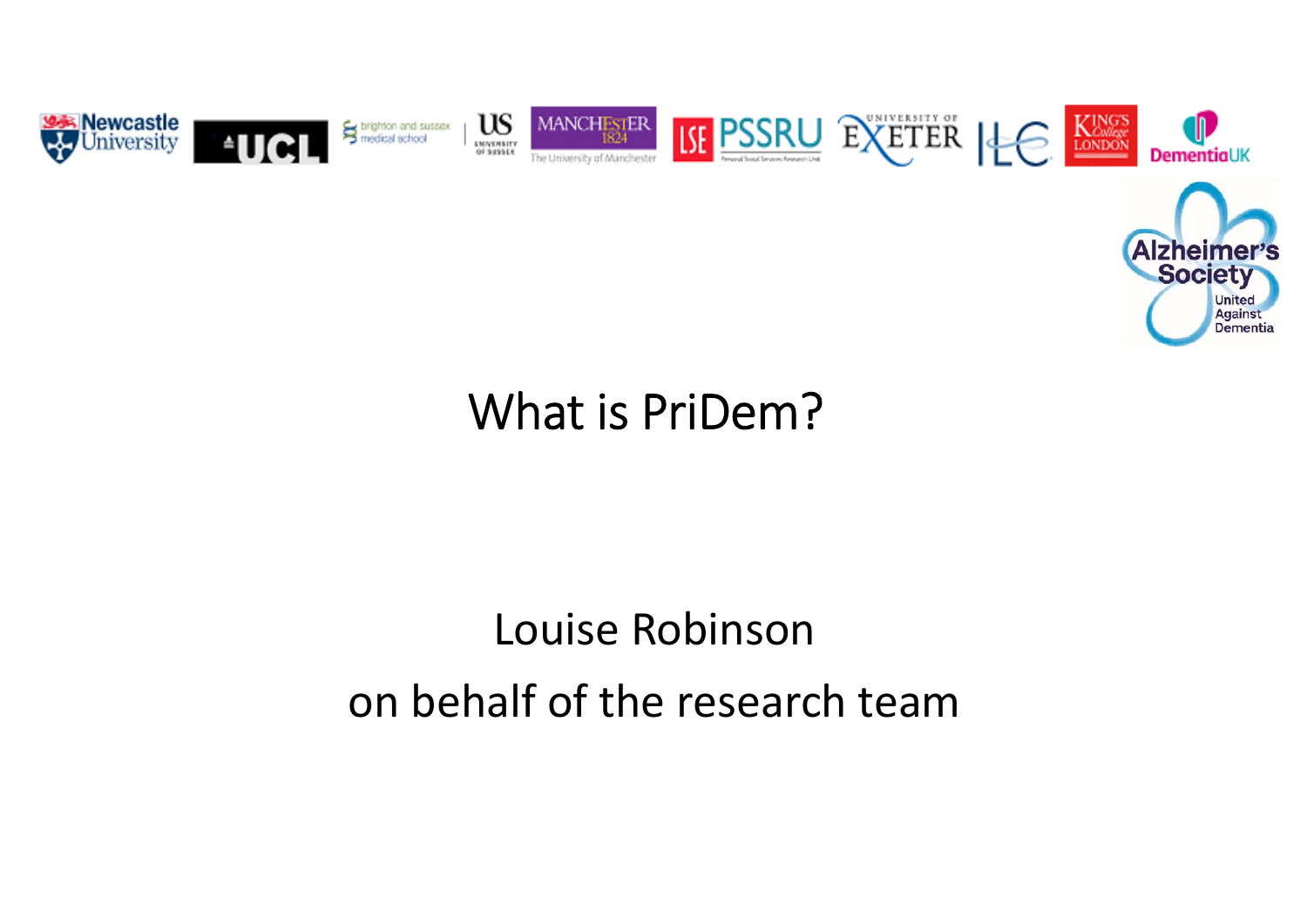## PriDem – what does it stand for?



#### *Primary care‐led efficient, integrated and sustainable models of post diagnostic Dementia care*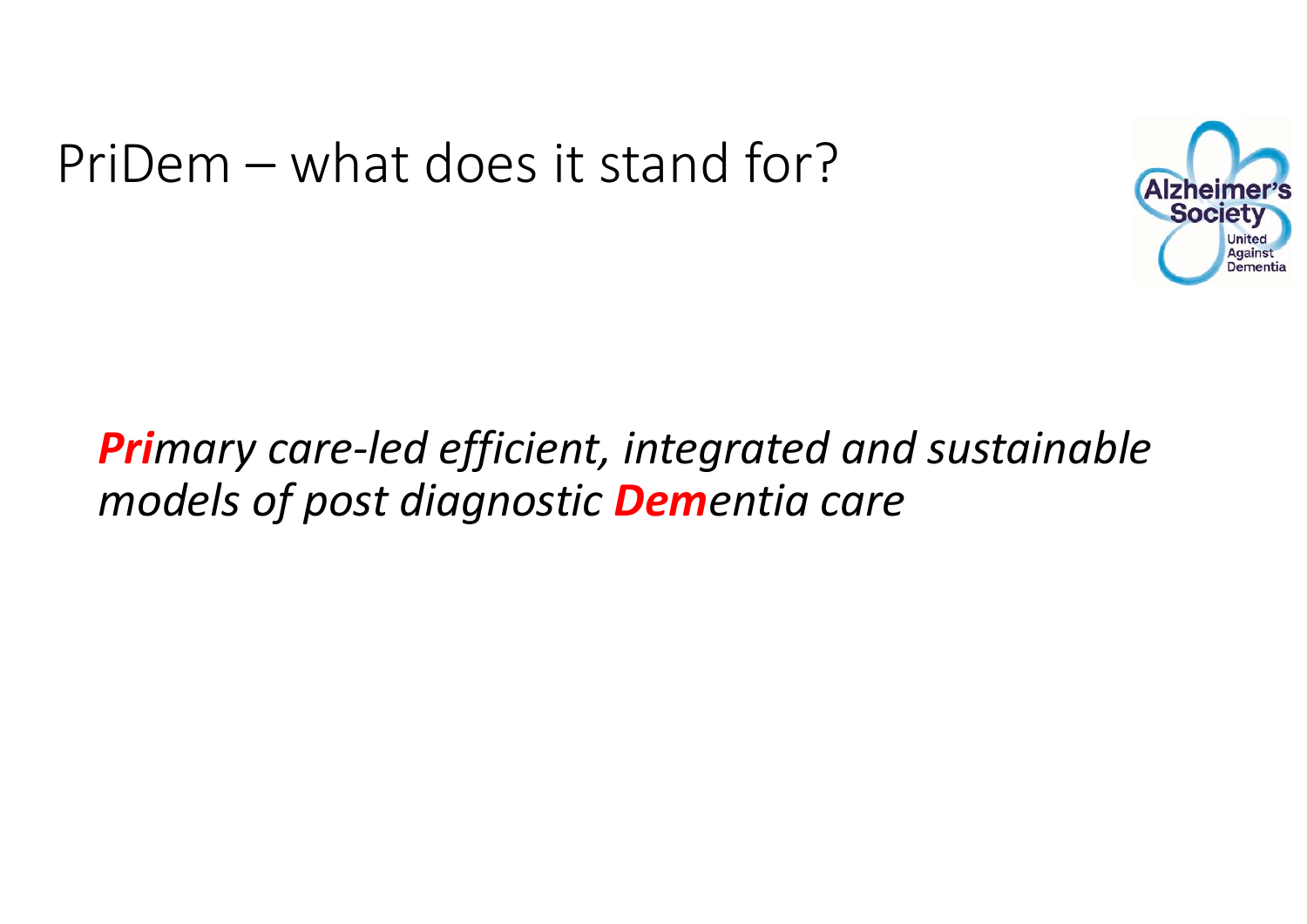# Who is involved in PriDem?







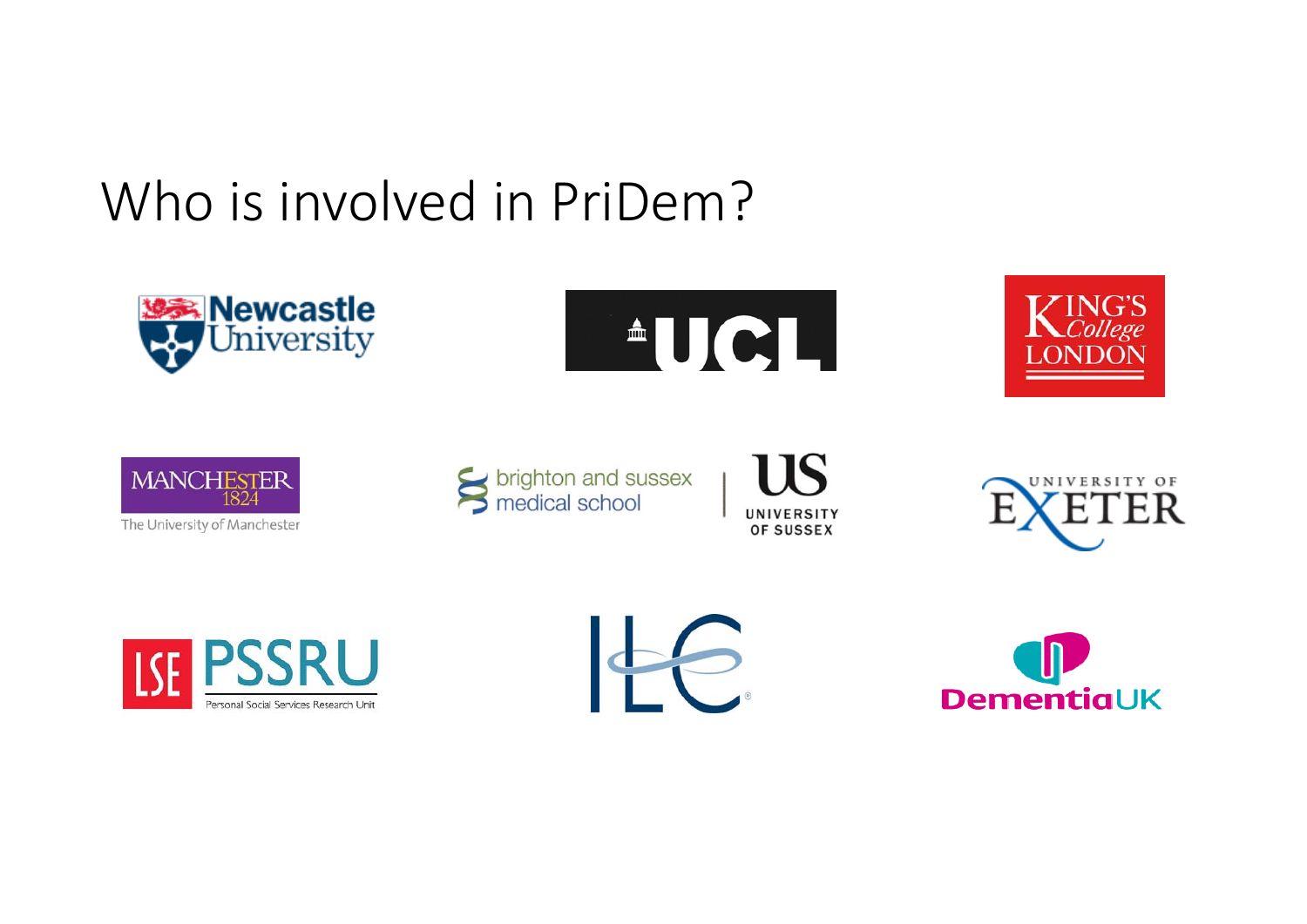# Aim of the programme

To develop services in primary care that:

- Address needs throughout dementia
- Build on what we know works
- Are tailored to individuals
- Are sustainable in the long term
- Maintain and improve **quality of life** for people with dementia and their families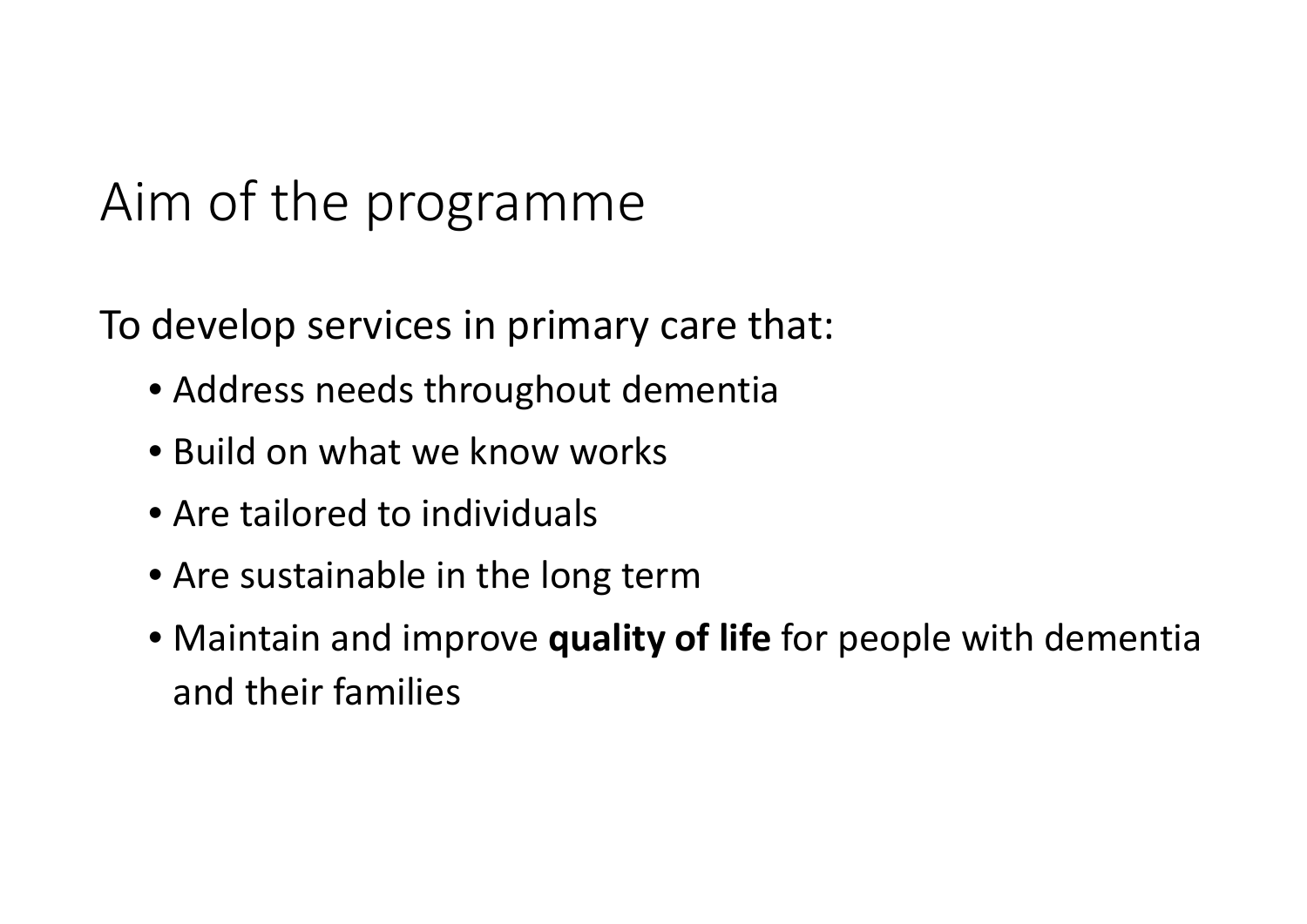# Why post diagnostic support?

After diagnosis:

- 53% of people with dementia felt anxious/depressed
- 49% received insufficient support
- 39% people identified <sup>a</sup> lack of accessible services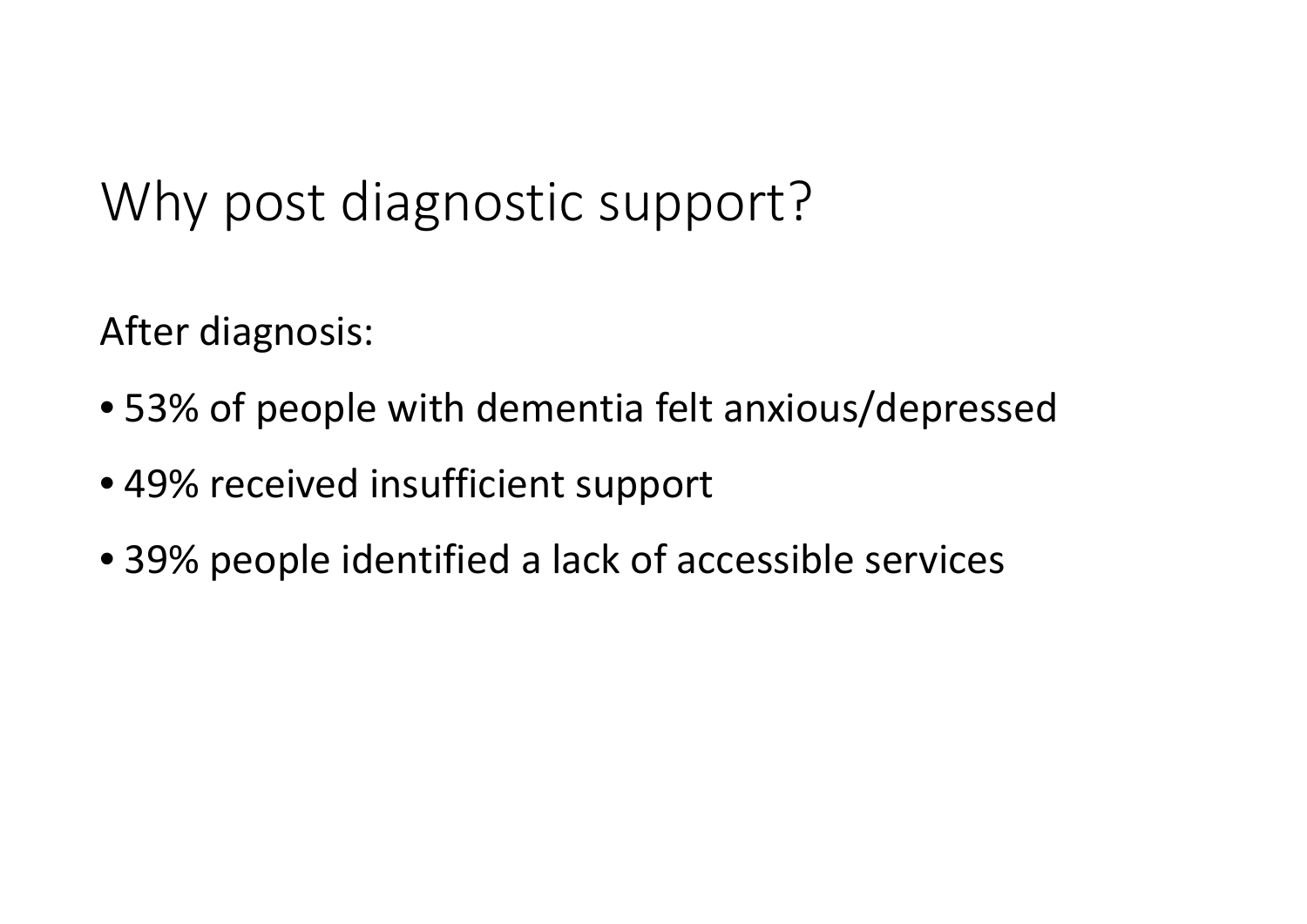How to provide post diagnostic dementia care?

- Co‐ordinated by primary care
- More appropriate use of specialist care
- Provision of training, supervision and support by specialists
- Clear pathways to specialist services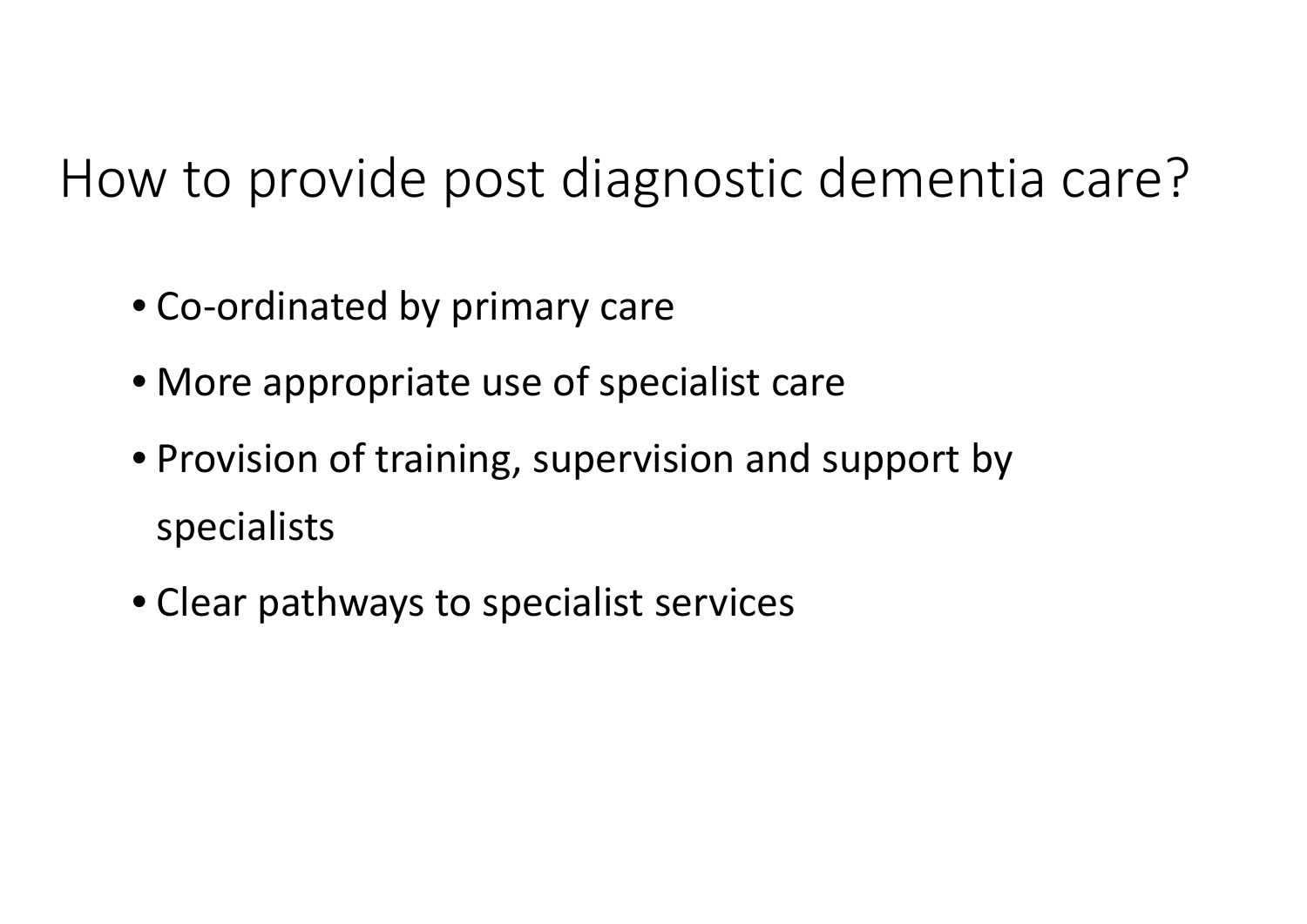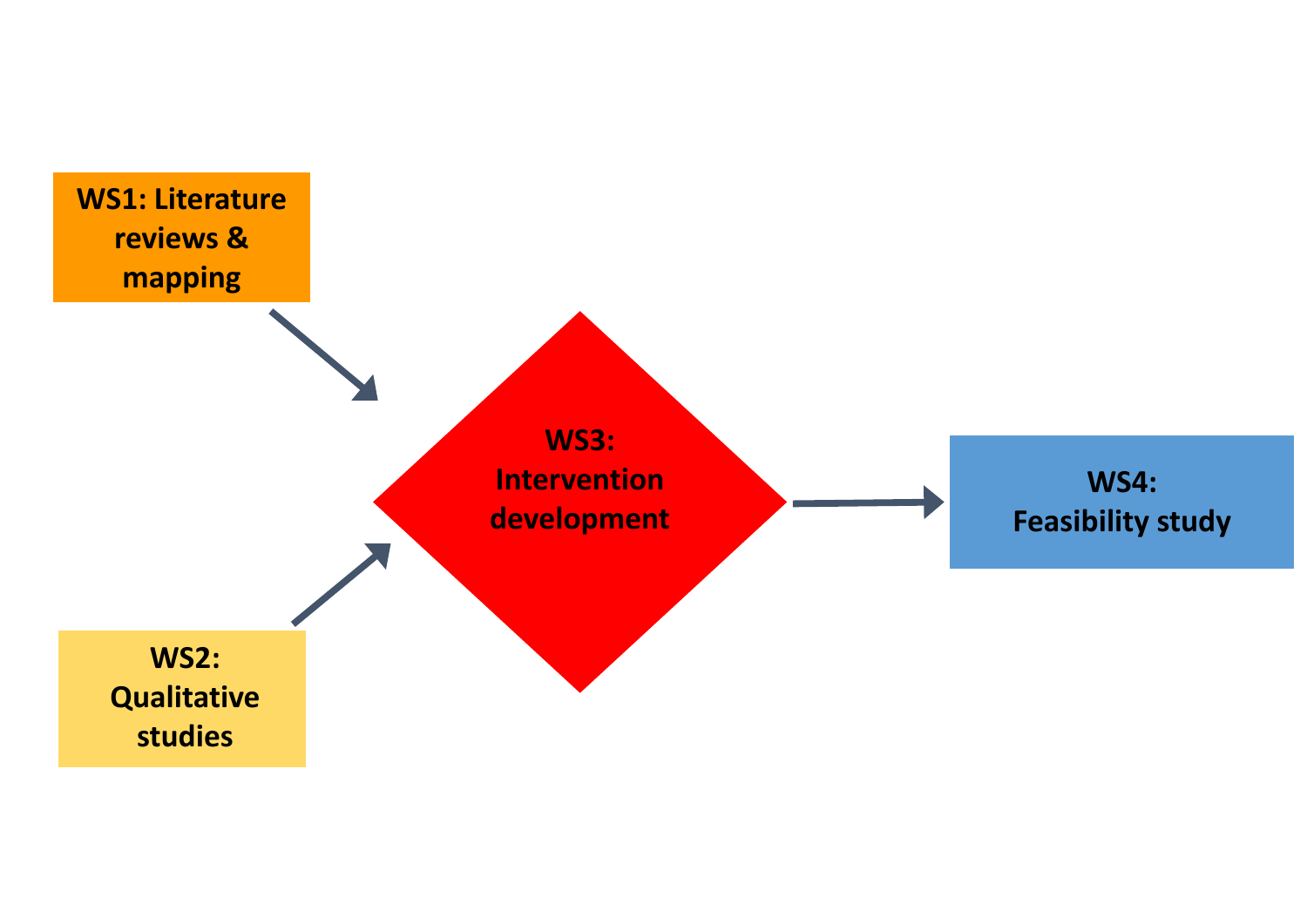#### **Workstream 1: Literature reviews & mapping**

- **What primary care led approaches to dementia care already exist and how well do they work?**
- **What can we learn from care for other long term conditions in primary care?**
- **E‐survey to map services across the UK**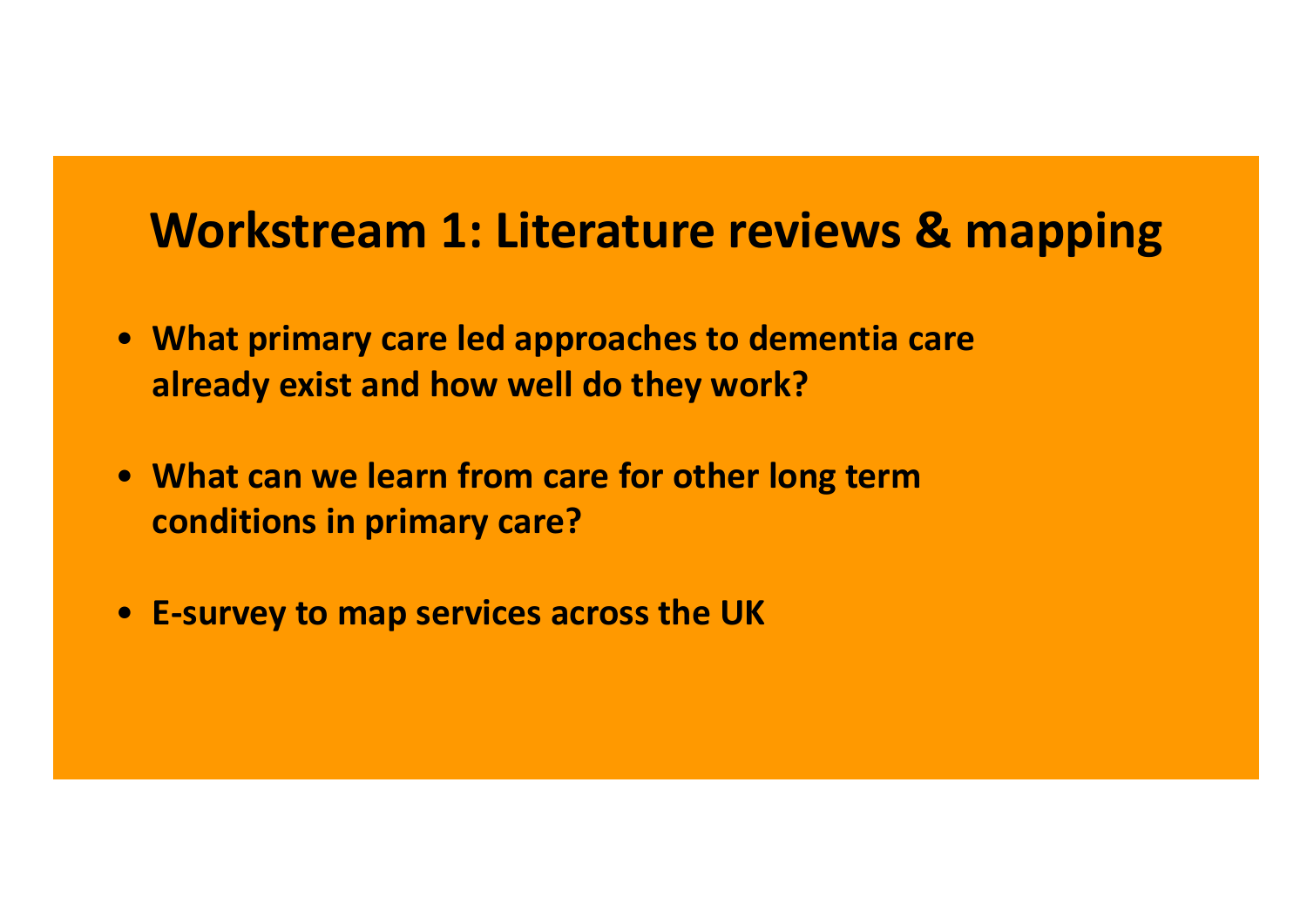### **Workstream 2: Qualitative studies**

- **Interview up to 40 service managers and commissioners**
- **Select up to 6 services for detailed study, including** o **Observations** o **Interviews**
	- o **Focus groups**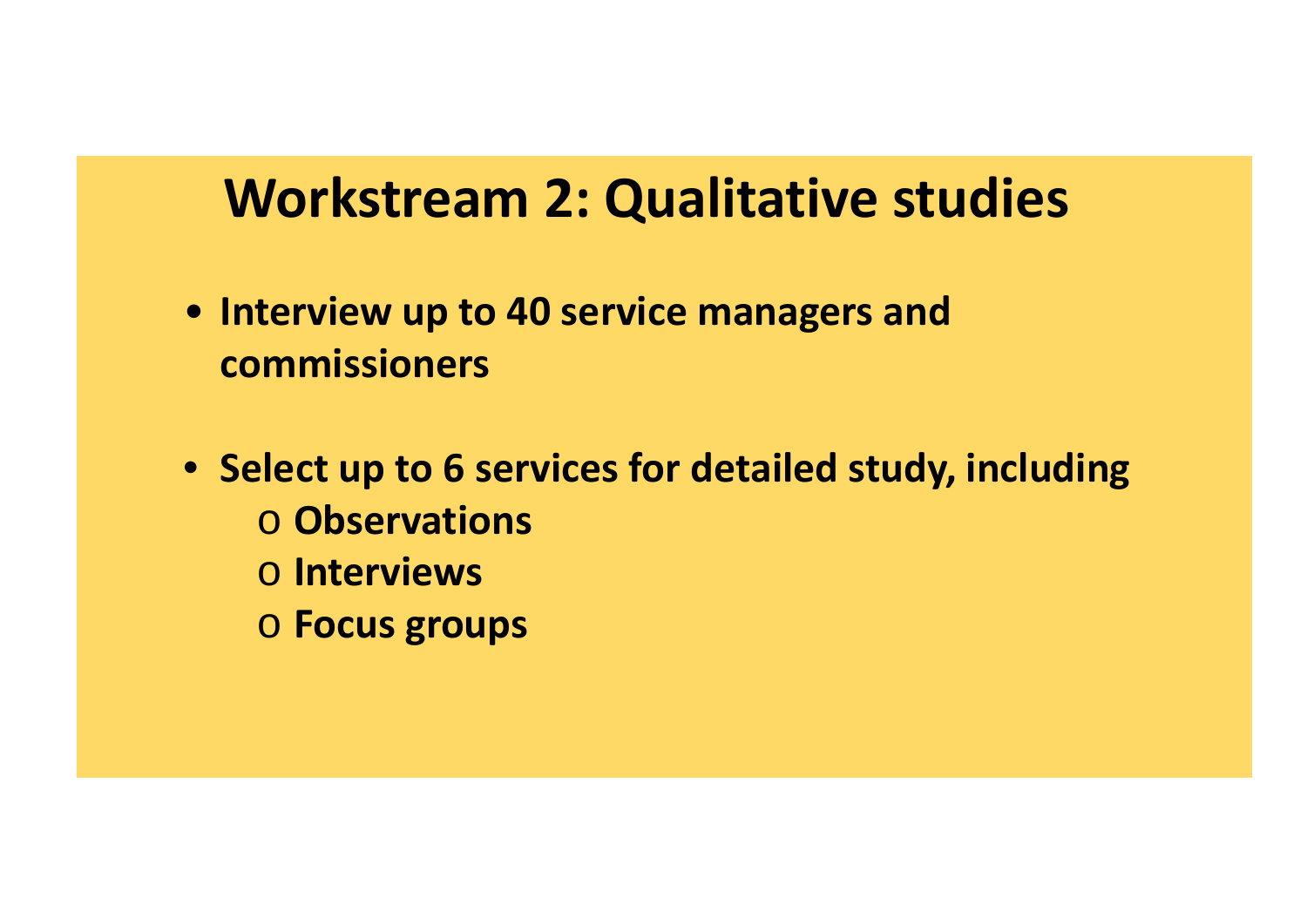**Workstream 3: Intervention development**

**Research team workshops**

**Expert panel**

**Delphi survey**

**Task groups**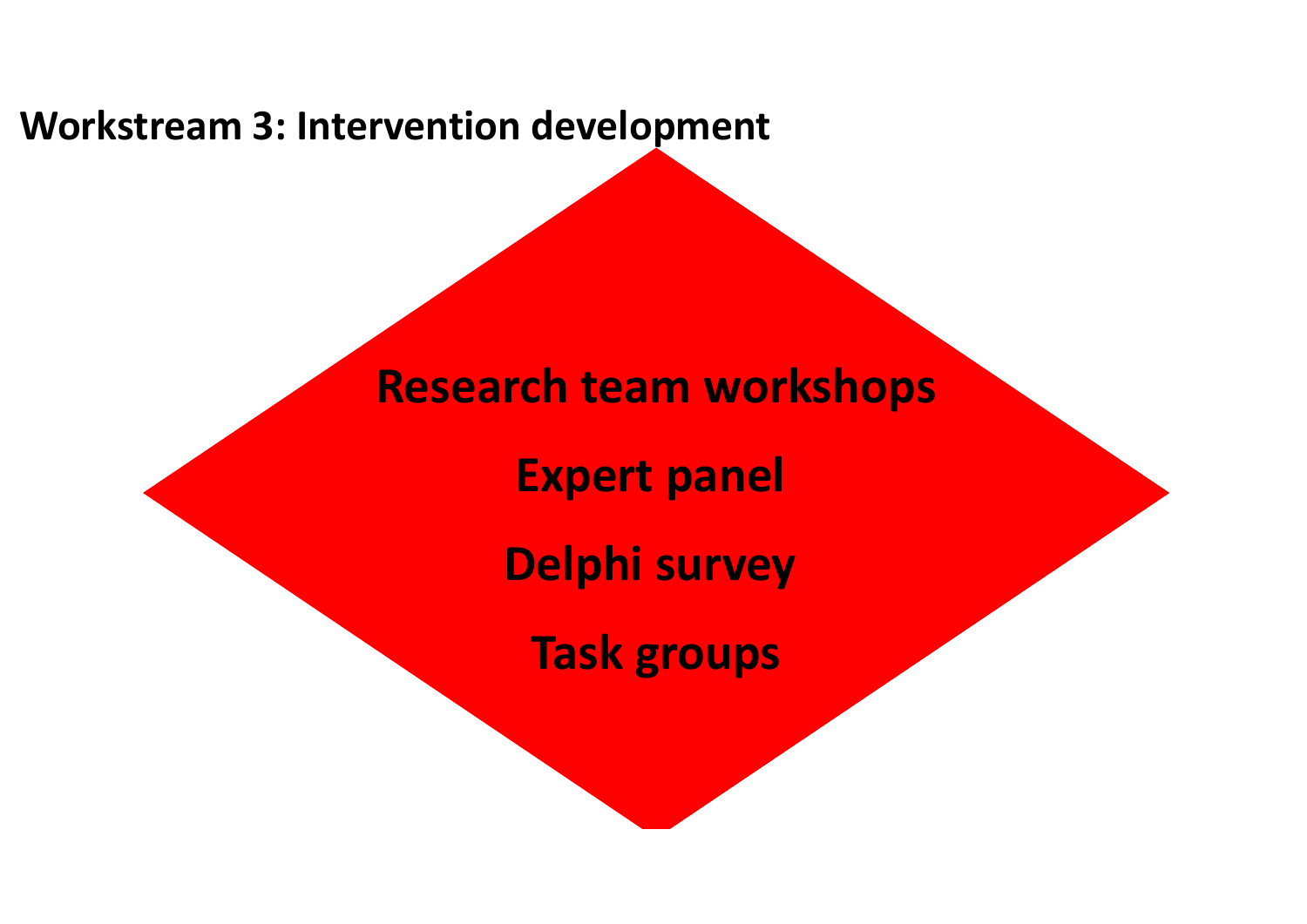### **Workstream 4: Feasibility study**

Try out the intervention we have developed

- Is it fit for purpose?
- Is it acceptable for users and professionals?
- Can it be delivered in practice?
- Can we tell if it improves quality of life?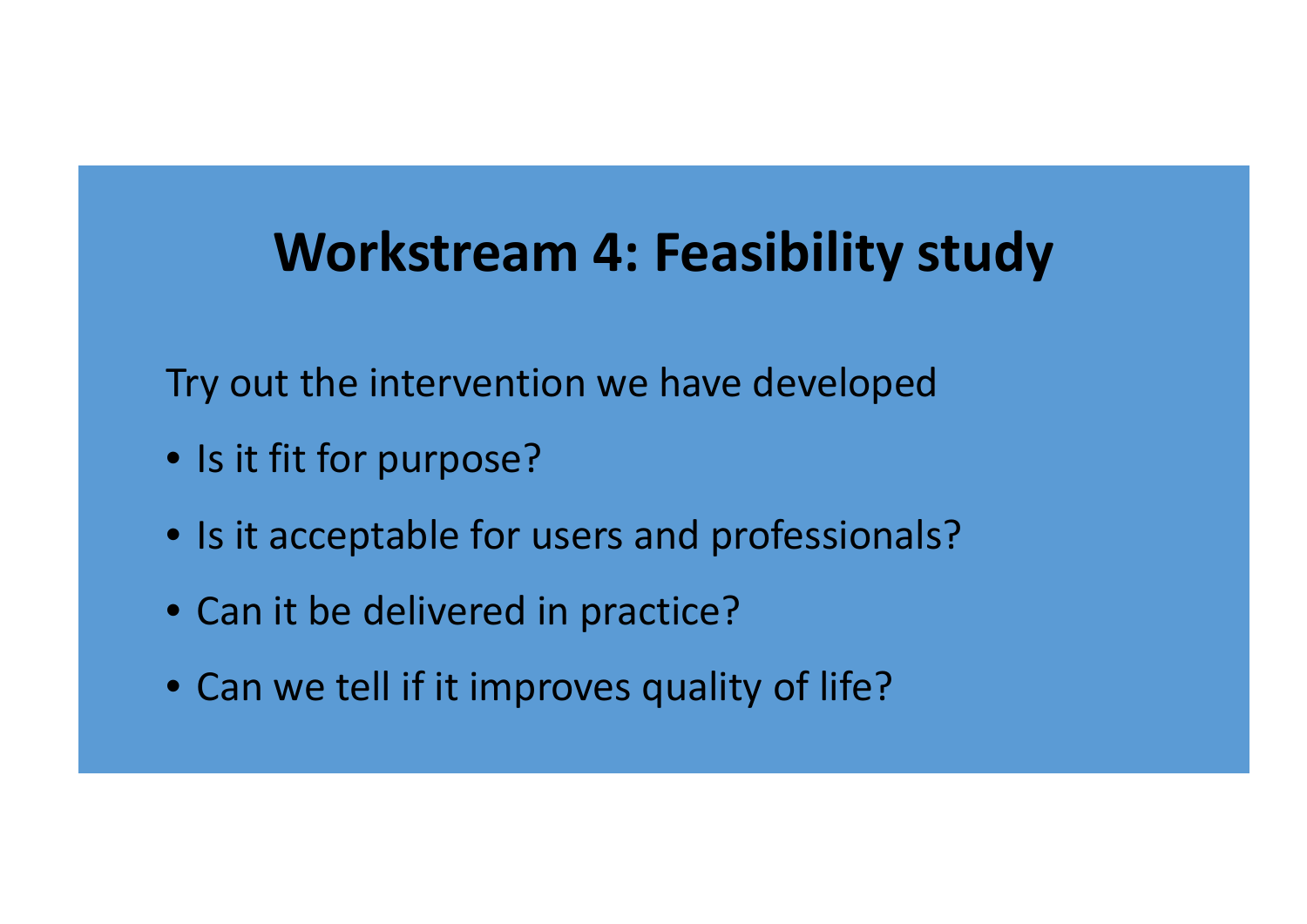## Dementia Care Community

- Good research is informed by real life experiences
- A new idea ‐ people living with dementia, their families and professionals in the same group
- We will learn what works best as we go
- Please keep us right!
- Vouchers for volunteering your time